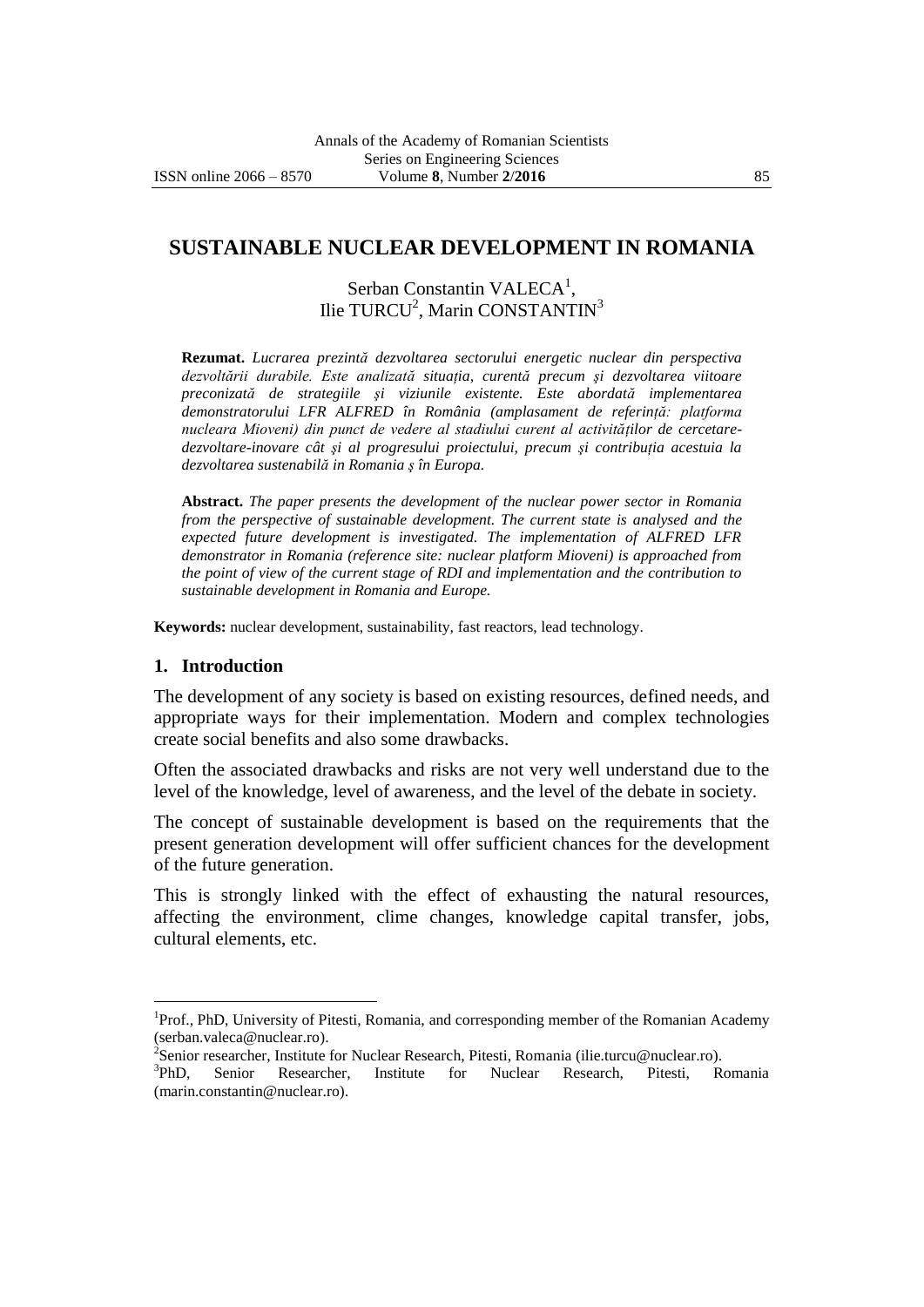Modern technical design is not sufficient for a successful implementation of new modern technology. One of the most powerful criteria is the fulfilment of the sustainable development requirements. Nuclear power was gradually developed after the '60s and raised up to 13% of the total electricity of the world [1]. In Europe the sharing of nuclear in the total electricity is more important, around 26% [2].

The history of the nuclear development is based on a continuous progress of the nuclear technologies. Different commercial approaches have produced a variety of nuclear power plants (NPP) based on different concepts such as PWR, VVER, CANDU, BWR. Technological development introduced Generation I, II, and III of NPPs with systematic improvements in safety and security, economics, reduced environmental impact.

The current development is focused on Generation IV nuclear systems and Small Modular Reactors (SMRs).

Romania adopted CANDU technology based on the natural Uranium option due to the advantage of the using of national natural resources. The research, development and innovation (RDI) efforts are oriented to the development of Generation IV nuclear systems.

The present paper analyses the nuclear development in Romania from the perspective of sustainability requirements taking into consideration the current nuclear power and the RDI efforts dedicated to future developments.

### **2. The nuclear sector in Romania**

Nuclear power is a stable component of the energy-mix in Romania on the basis of Cernavoda Nuclear Power Plant (NPP) with 2 units in operation (U1 from 1996, U2 from 2007, each unit of 705 MWe gross capacity). The current nuclear share in the total production of electricity is around 18%. Cernavoda NPP was designed for 5 units. The other three units planned for Cernavoda NPP (U3, U4 and U5) are under preservation, since 1992, each of them reaching different stages of the construction.

U5 was abandoned due to some discovered non-conformities appeared at civil engineering level. For U3 and U4 there is a political decision to continue the works and to increase the national capacity for nuclear electricity production. The economic crisis created financial difficulties and determined repeated delays of the project.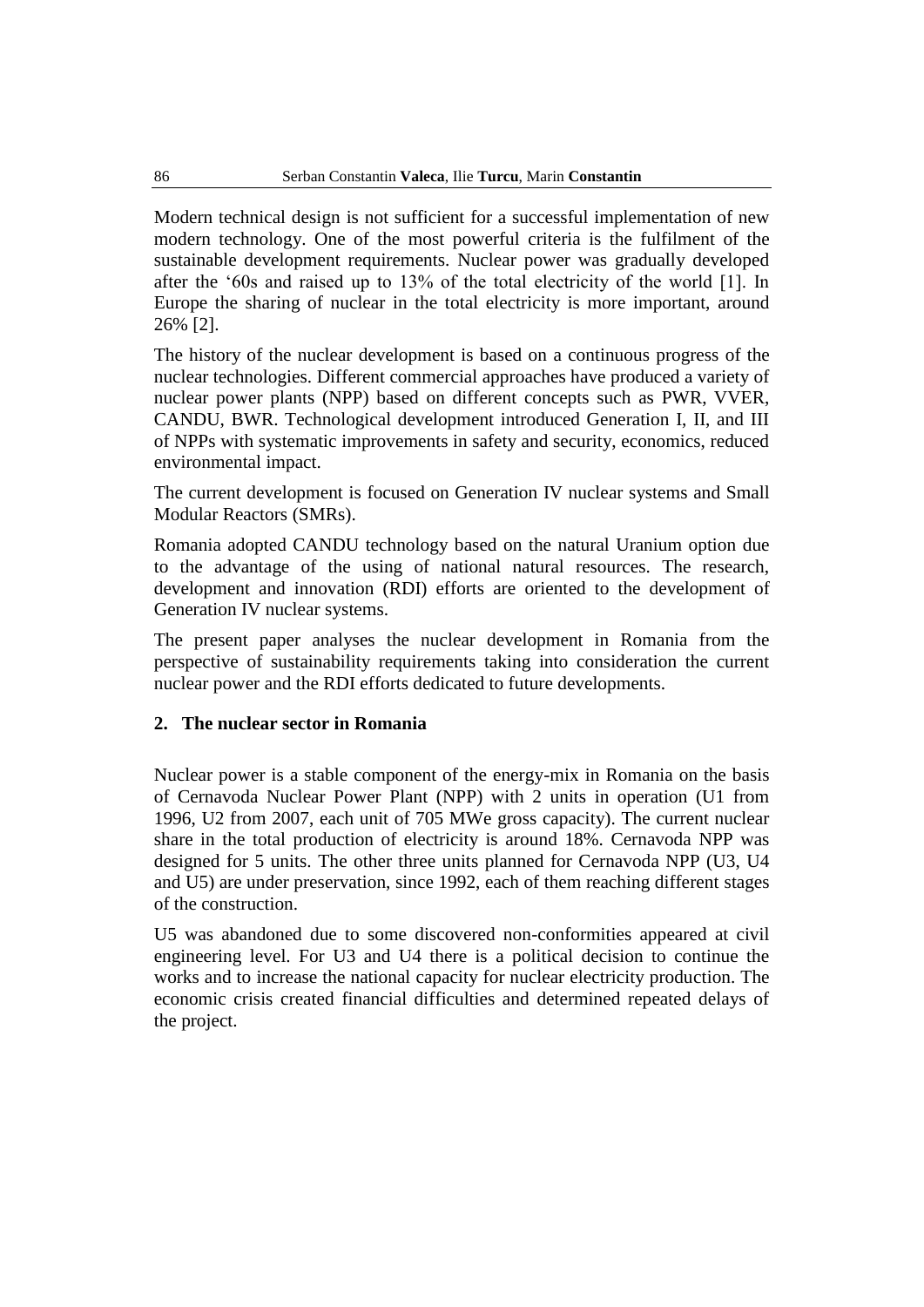In 2013 the Environmental Impact Assessment (EIA) and the Strategic Environmental Assessment (SEA) were completed and the Environmental Agreement was released [3].

In 2014 a Partnership was signed between Romania and China aiming to supply the investment needs for U3&4 [4]. In accordance with the current vision, U3&4 should be commissioned around 2020 and the national installed nuclear capacity will be doubled to a total of 2820 MWe gross capacity.

All amount of nuclear fuel for the operation of Cernavoda is produced by the national industry based on national resources of Uranium. Romania has a complete cycle of fabrication of the nuclear fuel from the extraction of uranium ore to the final bundles to be used in the NPP.

CANDU nuclear fuel fabrication started in 1980, through the commissioning of a CANDU type Fuel Pilot Plant operating as a department of INR (Institute for Nuclear Research) Pitesti. In 1994, AECL and Zircatec Precision Industries Inc. Canada qualified the Nuclear Fuel Plant (FCN) Pitesti as a CANDU 6 fuel manufacturer. The plant has a current production of 210 tons of UO2 per year, respectively about 46 bundles per day. In the last year due to the increasing of the costs of the exploitation of national uranium reserves an orientation to the import of uranium powder was produced.

The national industry produced also the heavy water needed as coolant and moderator at Cernavoda NPP operation. A heavy water factory is in operation (from 1987) in Drobeta Turnu Severin. The activity of the factory was reduced over the last decade due to the delay of Cernavoda U3&4 project. The current planning is to close the factory in 2016.

The nuclear sector benefits from the existing RDI infrastructure. The most important is included in the nuclear platform Pitesti (two research reactors, postirradiation laboratory, nuclear material laboratory, radioactive waste management unit, out-of-pile testing laboratories, etc.). The old VVR-S research reactor (IFIN-HH Magurele) is currently in decommissioning process.

The spent nuclear fuel from Cernavoda NPP is stored in the Interim Dry Storage Facility located on the NPP site, with the planned operational period of 50 years. The radioactive waste originated from operation of NPP is stored into a concrete storage facility also located on Cernavoda NPP site. A near surface repository for LILW (Low and Intermediate Low Waste) is planned to be built in the next years and the siting process in Saligny area is in progress. According to the current national strategy for energy sector (HG 1069/2007) a geological repository is expected to be commissioned around 2055 in order to accommodate spent fuel generated by the NPP operation.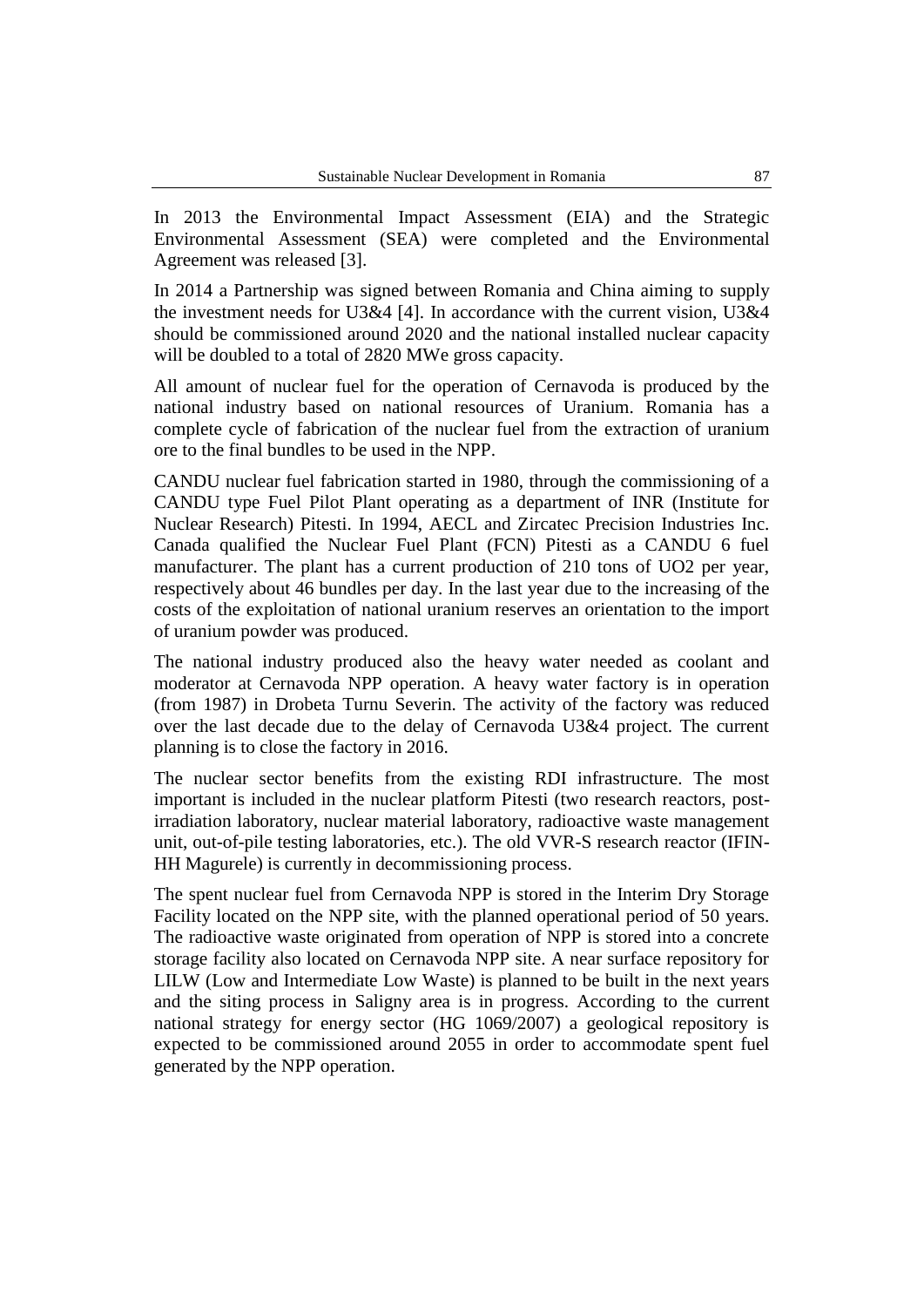The following aspects are considered in the national energy strategy in relation to the nuclear power in Romania:

- The nuclear option is a key issue to ensure the security of supply (one of the main function of the State),
- Nuclear is a strategic component contributing to the independency on the import of resources (oil & gas affected by political instabilities, variation of prices),
- Nuclear is a green energy and an easy way to reduce CO2 emissions (Kyoto Protocol),
- CANDU technology and the development of the national nuclear industry (nuclear fuel and heavy water) is a more appropriate solution than the dependence on import of fuel and technology,
- The good operational experience at Cernavoda U1 and U2 is a basis for the success of the future U3 and U4.

# **3. The development of GenIV, ALFRED demonstrator in Romania**

The Strategic Research and Innovation Agenda (SRIA) of the Sustainable Nuclear Energy Technology Platform (SNETP) [5] include the development of fast reactors with closed fuel cycle.

Lead Fast Reactor (LFR) has been identified as a technology with a great potential to meet the goals of increased safety, improved economics for electricity production, reduced nuclear wastes for disposal (both as total amount and as radio-toxicity), and increased proliferation resistance.

The LFR is based on a closed fuel cycle for efficient conversion of fertile uranium and management of actinides (enhanced sustainability), the inert nature of the coolant provides important design simplification (improved economics) and allows for designing decay heat removal systems based on well-known light water technology and passive features (increased safety).

Moreover, the reference LFR fuel (MOX) constitutes a very unattractive route for diversion or theft of weapons-usable materials and provides increased physical protection against acts of terrorism (Non-proliferation and Physical Protection).

The LFR Roadmap is targeting 2050 for the starting of the commercial deployment and 2030 as the operation of the demonstrator of the technology (ALFRED - Advanced Lead Fast Reactor European Demonstrator).

In 2011, the Romanian Government approved the Memorandum 2025/2011, "Romanian option to host ALFRED demonstrator", initiated by the Ministry of Economy, Trade and Business Environment.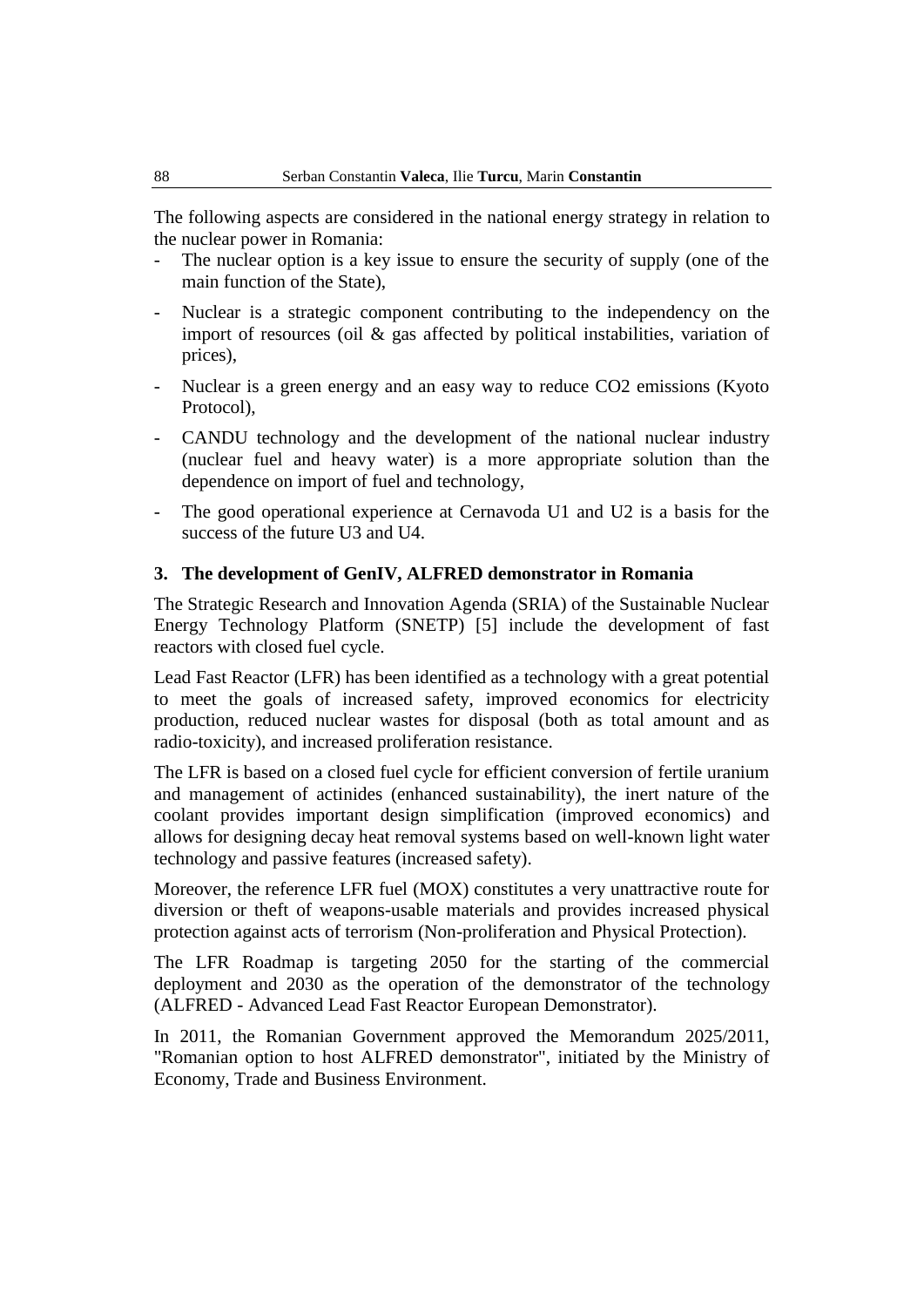The document declares the availability of Romania to host ALFRED demonstrator and nominates the Institute for Nuclear Research (INR) to initiate the preparatory actions at international level for ALFRED consortium construction.

In December 2013 an international consortium for co-operation on the development of the Lead-Cooled Fast Reactor Demonstrator, named FALCON was signed by RATEN ICN, Ansaldo Nucleare, and ENEA. In 2015 CV Rez (Czech Republic) joined the consortium. Some other organizations are expected to enter the FALCON consortium in the next period. More than 10 other RDI organizations from the EU signed agreements on different research topics in order to contribute to the development of ALFRED and LFR technology. In January 2014 the Romanian Government approved another Memorandum re-affirming the availability for hosting ALFRED and introducing some actions for the implementation, the most important being the creation of Inter-Ministry Working Group in charge for the solution for funding. In June 2015 the FALCON consortium finalized the Action Plan and in September the document was discussed in Brussels with representatives of DG-RTD, DG-Energy, DG-Regio and JRC.

ALFRED is a 300 MWth scaled demonstrator of the LFR technology. It was designed, at the conceptual level, in the frame of FP7-LEADER project [6] involving 17 partners from industry, research organizations and universities during 2010-2013. The main parameters of ALFRED are presented in Table 1.

| <b>rapic 1.</b> Then RED Trian parameters                                       |                         |  |
|---------------------------------------------------------------------------------|-------------------------|--|
| <b>Items</b>                                                                    | <b>ALFRED Options</b>   |  |
| Thermal Power (MWth)                                                            | 300                     |  |
| Electrical Power $(MW_e)$                                                       | 125                     |  |
| <b>Primary Coolant</b>                                                          | Pure Lead               |  |
| Primary System                                                                  | Pool type, Compact      |  |
| Primary Coolant Circulation:<br>Normal operation<br><b>Emergency conditions</b> | Forced<br>Natural       |  |
| Allowed maximum Lead velocity (m/s)                                             | $\overline{2}$          |  |
| Core Inlet Temperature $({}^{\circ}C)$                                          | 400                     |  |
| Steam Generator Inlet Temperature (°C)                                          | 480                     |  |
| <b>Secondary Coolant Cycle</b>                                                  | Water-Superheated Steam |  |
| Feed-water Temperature (°C)                                                     | 335                     |  |
| Steam Pressure (MPa)                                                            | 18                      |  |
| Secondary system efficiency (%)                                                 | 40                      |  |
| Maximum Structural material neutron Damage (dpa)                                | 2                       |  |

**Table 1.** ALFRED – Main parameters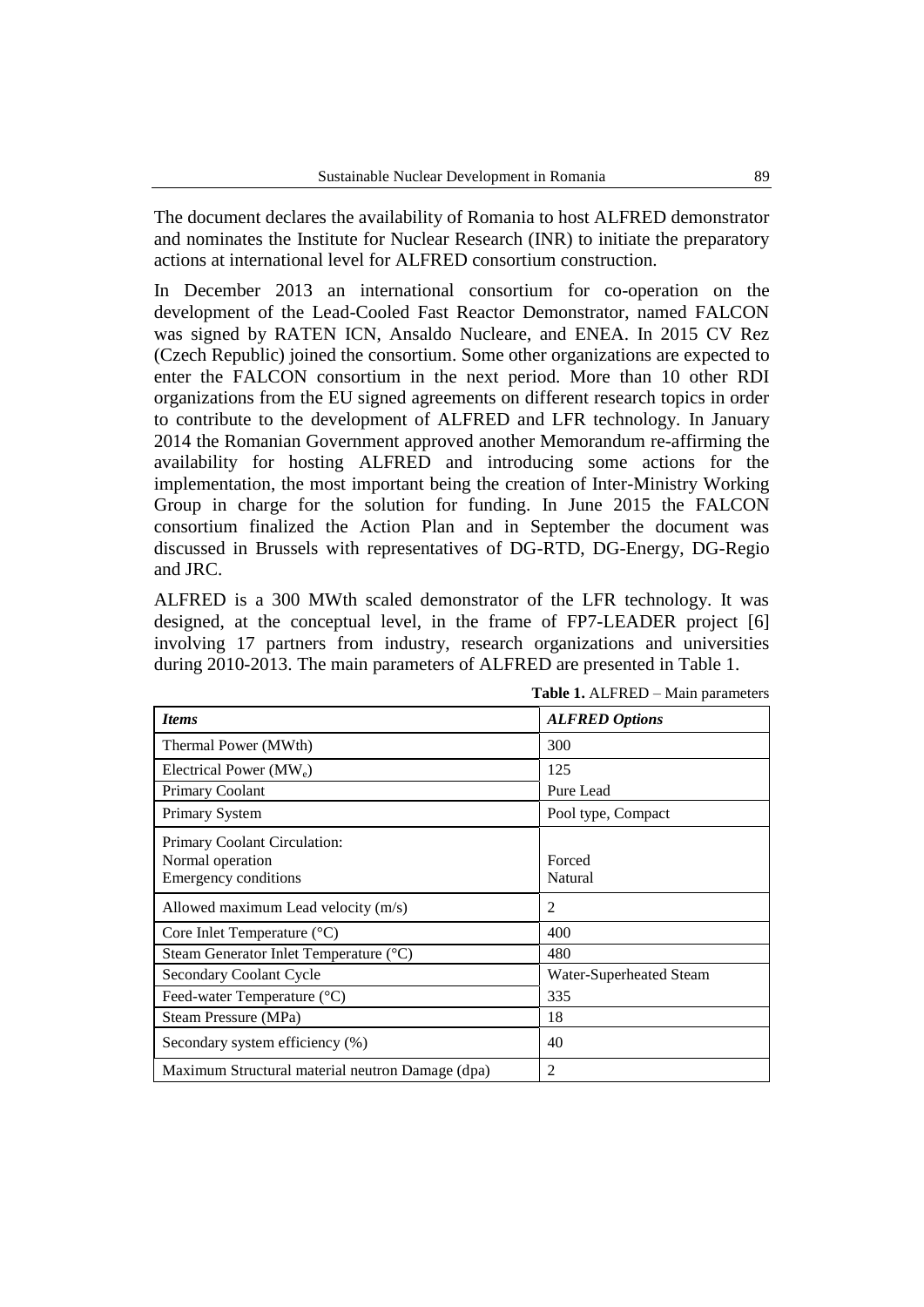| Fuel type                                                    | $\vert$ MOX (max Pu enr. 30%) |
|--------------------------------------------------------------|-------------------------------|
| Maximum discharged burn-up (MWd/kg-HM)                       | $90 \div 100$                 |
| Maximum Clad Neutron Damage (dpa)                            | 100                           |
| Maximum Clad Temperature in Normal Operation $({}^{\circ}C)$ | 550                           |

The configuration of the ALFRED primary system is pool-type [7]. It eliminates all problems related to out-of vessel circulation of the primary coolant.

A simple flow path of the primary coolant with a Riser, Pump, Steam Generator, and a Downcomer is present allowing also an efficient natural circulation of the coolant.

The Reactor Vessel is cylindrical with a toro-spherical bottom head. It is anchored to the reactor cavity from the top, by means of a vessel support (Figure 1).

The core design has been driven by the implementation of the so called "walk away" and "adiabatic" [8] reactor concepts. The adopted core configuration of ALFRED [7] is constituted by wrapped Hexagonal Fuel Assemblies. The fuel is MOX type with hollow pellets and a low active height in order to improve the natural circulation. The core (Fig. 2) consists of 171 Fuel Assemblies (FAs), 12 CR (Control Rods) and 4 SR (Safety Rods), surrounded by 108 Dummy Elements (ZrO2-Y2O3) shielding the Inner Vessel.



**Fig. 1.** ALFRED 3-D Sketch and Reactor Block Vertical Sections.

ALFRED is equipped with two diverse, redundant and separate shutdown systems: (1) Control Rod (CR) system, used for both normal control of the reactor (start-up, reactivity control during the fuel cycle and shutdown) and for SCRAM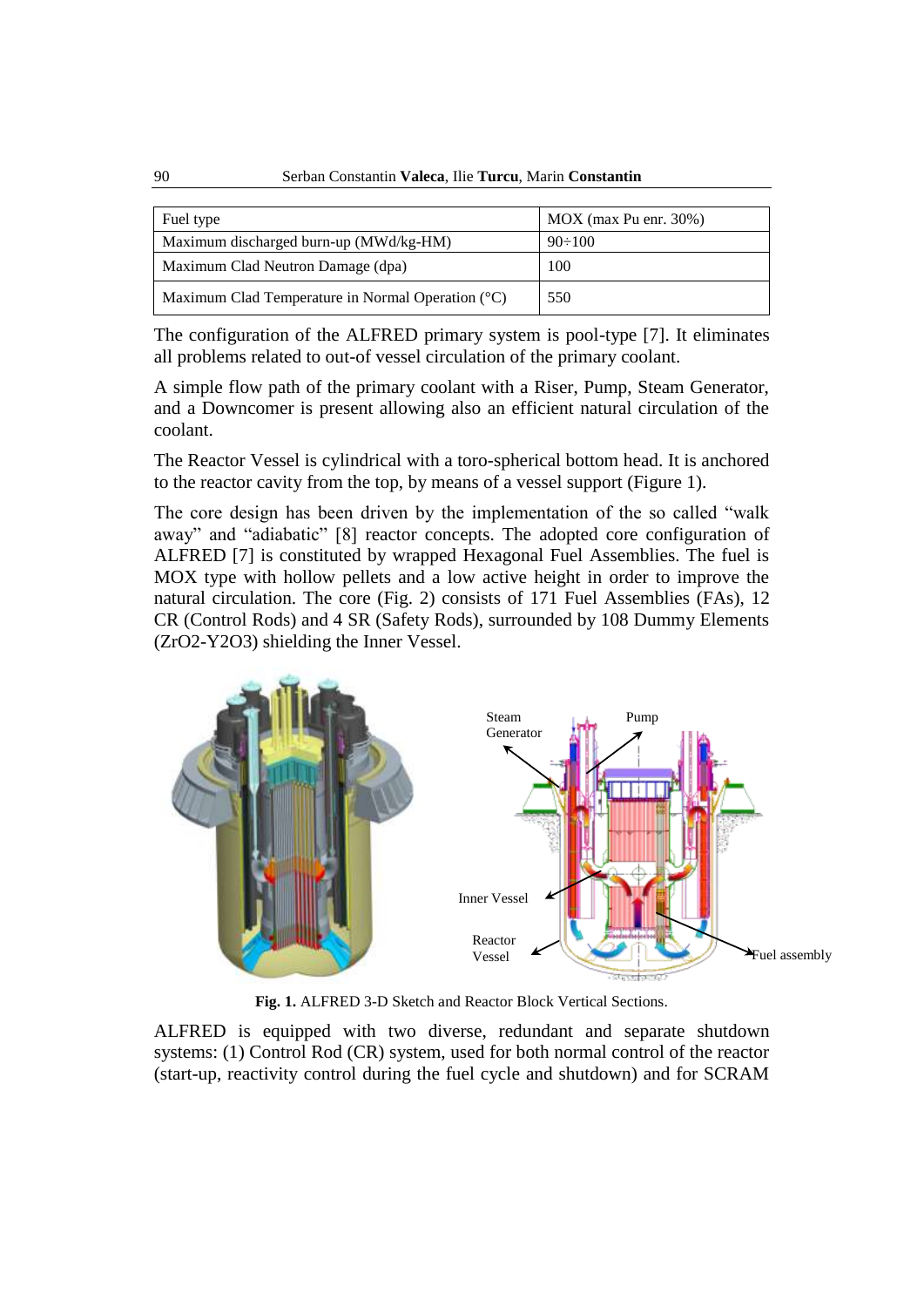in case of emergency; (2) Safety Rod (SR) system, is the redundant and diversified complement to the control rods for SCRAM only. For both systems the materials considered are B4C enriched in 10B at 90% as absorber, T91 for the guide tube, 15-15 Ti for the clad and ZrO2 (95%) - Y2O3 (5%) for the insulator and reflector.

The CRs are extracted downward and rise up by buoyancy in case of SCRAM. The structure of CR consists of a 19 pins absorber bundle, cooled by the primary coolant flow. These pins are fitted with a gas plenum collecting the Helium and Tritium, produced by nuclear reaction of B10.

The absorber bundle for SR stays in the primary coolant. The rod is extracted upward and inserted downward against the buoyancy force. The absorber gets inserted by the actuation of a pneumatic system. In case of loss of this system, a tungsten ballast will force the absorber down by gravity in a slow insertion.

The steam generator (SG) and primary pump (PP) are integrated into a single vertical unit. Each SG consists of a bundle of 542 bayonet tubes immersed in the lead vessel pool for six meters of their length. Eight SG/PP units are located in the annular space between the cylindrical inner vessel and the reactor vessel wall. The primary pump is placed in the hot side of the steam generator, having its mechanical suction in the hot pool inside the inner vessel. The primary coolant moves upward through the pump impeller to the vertical shaft, then enters the SG through the lead inlet holes, flows downwards on the shell and exits the steam generator. The pump motor is located above the reactor roof.



**Fig. 2.** ALFRED core configuration.

The Decay Heat Removal system (DHR) consists of two passive, redundant and independent systems, DHR1 and DHR 2, both composed of four Isolation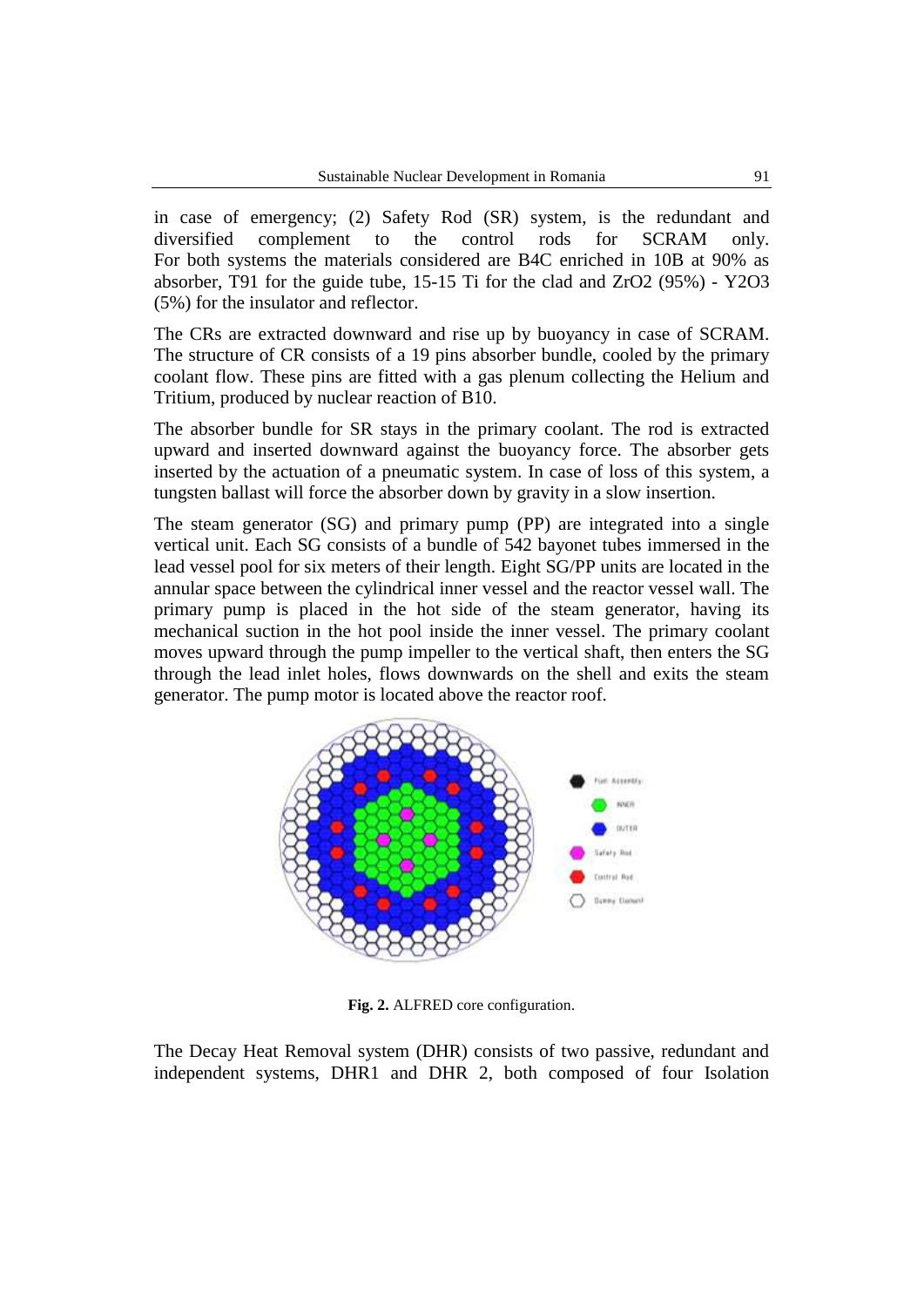Condenser systems (ICs) connected to four Steam Generators (SGs) secondary side (i.e. one IC for each SG).

The Secondary system proposed for ALFRED is based on a dual turbine configuration with three extractions in the HP turbine and three more in the LP turbine, with an axial outlet.

An auxiliary lead heating system is added. This system would work when the power cycle is not in operation, in order to ensure the minimum temperature of the lead by transmitting heat from the secondary system if it is needed. A sketch of the current ALFRED layout with forced draft cooling towers is shown in Fig. 3.



**Fig. 3.** Alfred General Layout.

According to the FALCON consortium the reference site for ALFRED demonstrator is the nuclear platform Mioveni based on the advantages of existing infrastructure support, proximity of specialists and favourable opinion public.

### **4. Nuclear and sustainable development**

According to the most agreed definition (Brutland commission) the sustainable development is the kind of development that meets the needs of the present without compromising the ability of future generations to meet their own needs. It is based on three main pillars: (1) Economic Growth; (2) Environmental Protection; (3) Social Equality.

In the frame of sustainability concept the following elements in relation with the nuclear power are considered: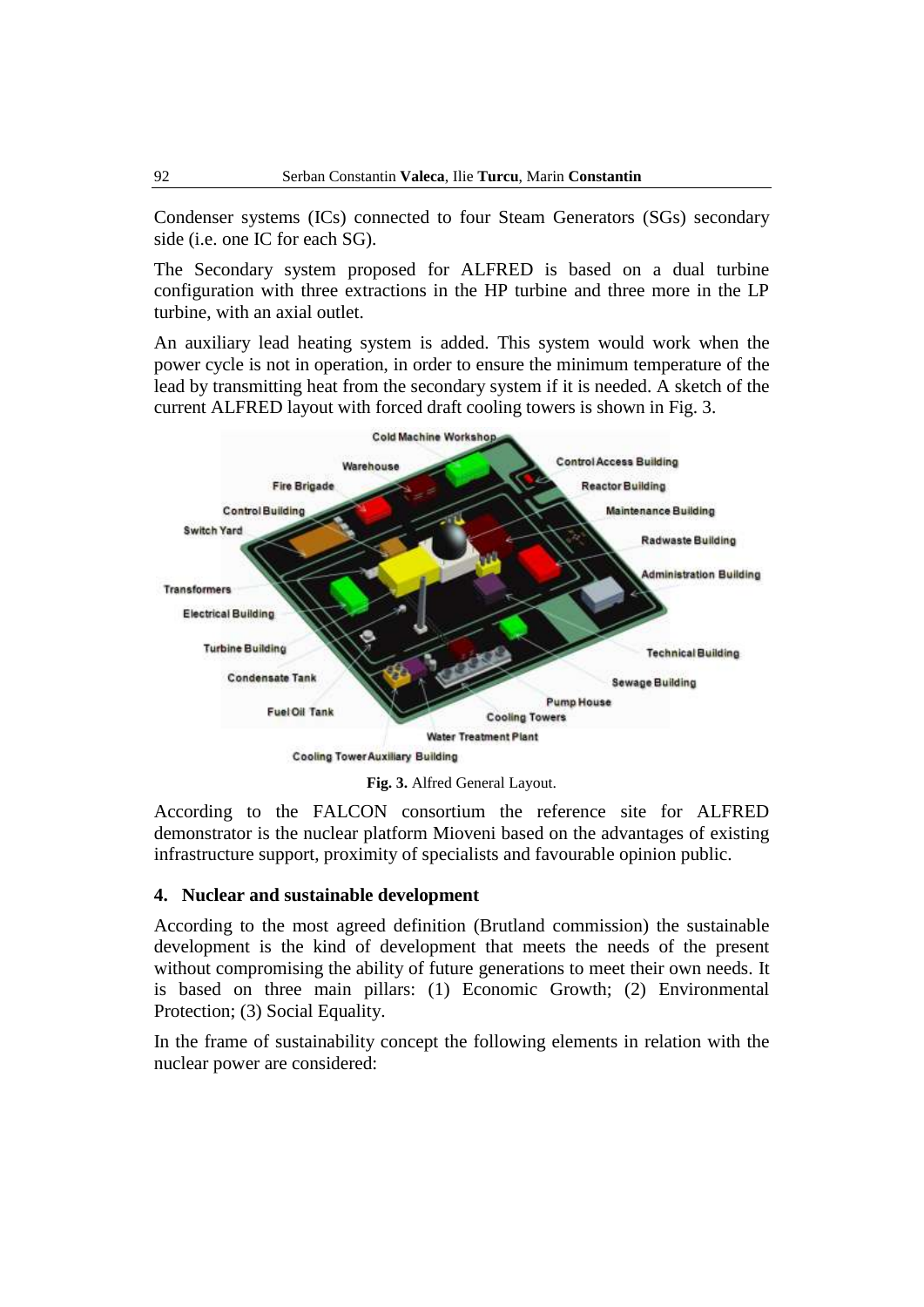- High complexity of technology (deep and complex knowledge),
- High efficiency of the energy production (comparison with the quantities of equivalent coal, gases, biomass, etc.),
- Environment and the climate changes (CO2 free for nuclear technologies),
- Very promising development (Generation IV perspective).

On the other hand the acceptability of any modern technology is a matter of the democratic debate. Participation of the public and other stakeholders in the decision making process is more and more present in the attention of the policymakers with the aim to share the responsibilities and to smooth the way to the implementation.

In the post-Fukushima context some concerns of the public raised and have produced emotional decisions. On the other hand, in Europe, there is enough potential for researching and enhancing governance in order to fill the gaps and reduce the weaknesses in the governance field related to nuclear energy. There is room for more comprehensive approaches and strategies.

In terms of sustainable development a set of indicators is defined in order to judge if an energy alternative really meets the sustainability requirements:

 $(I<sub>1</sub>)$  Availability and distribution of the involved resources,

 $(I_2)$  The intensity of the energy use and the fluxes of raw materials,

 $(I_3)$  The impact on the health,

(I4) Critical limits for environmental loads,

 $(I_5)$  The use of the lend and the impact on the habitats,

 $(I<sub>6</sub>)$  The potential risk for major and irreversible events.

Taking into consideration the economic, social and environmental dimensions of the sustainable development the following quantitative parameters are defined for energy alternatives:

(1) Economic indicators: capital (\$/kWe), marginal cost (\$/kWh),

(2) Social indicators: public dose (Sv/KWh), number of employees (pers./kWh), education (number of university courses),

(3) Environmental indicators: volume of the solid wastes  $(m^3/kWh)$ , activity of solid wastes (Bq/KWh), fuel use (tU/kWh), activity of the gaseous and liquid effluents (Bq/kWh).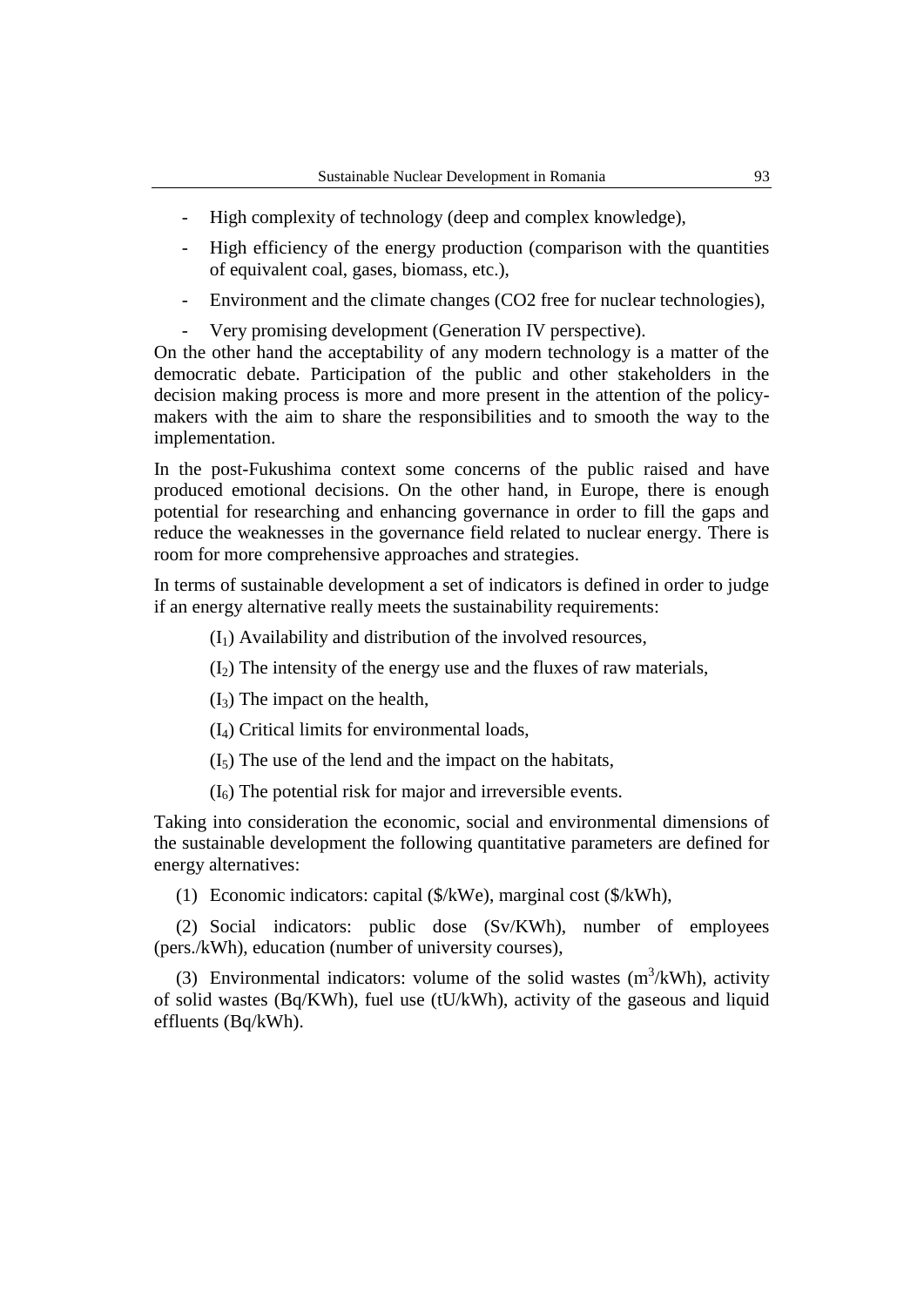For CANDU technology the total cost is estimated at .5 to 4.0 cents/KWh. These values include the security and decommissioning costs. In Table 2 the capital and construction duration for nuclear, coal and gas are compared.

| Plant   | <i>Capital per KWe</i> [USD] | <i>Estimated Duration for construction</i> [years] |
|---------|------------------------------|----------------------------------------------------|
| Nuclear | $2000 \div 2500$             | $5 \div 7$                                         |
| Coal    | $1500 \div 2000$             |                                                    |
| Gas     | $500 \div 900$               | $2 \div 3$                                         |

**Table 2.** Comparison of the capital cost and duration of the construction

One of the major advantages of nuclear is the stability of the production cost due to the low share of the uranium cost in the total cost of the electricity.

From the point of view of the environment a 1GWe nuclear plant eliminates the emissions of 1.75 mil.t.  $CO<sub>2</sub>$  if the energy should be produced by coal (or 1.2 mil ton for oil land 0.7 mil ton for gas). The energy produced per mass unit in nuclear plant is 10000 times greater than the energy produced in the case of fossil fuels.

From the point of view of the existing resources the actual reserves of uranium at world level can easily cover the energy for the future 70 years. This period can be extended to 250 years if the estimations for new reserves will be considered. As we mentioned in the previous section the Generation IV fast reactors and implicitly ALFRED LFR will extend the period of reserves with at least 1000 years due to the high efficiency in the use of uranium.

On the other hand the amount of generated radioactive wastes and their radiotoxicity will be reduced at least with a factor of 10 in comparison with the actual nuclear systems.

From the point of view of social dimension the nuclear power represent a high intensity and complex knowledge capital. The nuclear energy is the main discovery in the humankind history since the discovering of the fire. An important number of high specialization jobs are offered by the nuclear power units and the supporting RDI.

#### **Conclusions**

- (1) Nuclear power is an important option of the energy mic for Europe and for Romania taking into consideration the present pressures of the emissions, needs for security of supply, need for the diversification, stability in production, and affordability of price for the economy and individuals.
- (2) The nuclear can ensure the reduction of CO2 based on the replacement of old fossil based power units. The nuclear will offer a great stability of the national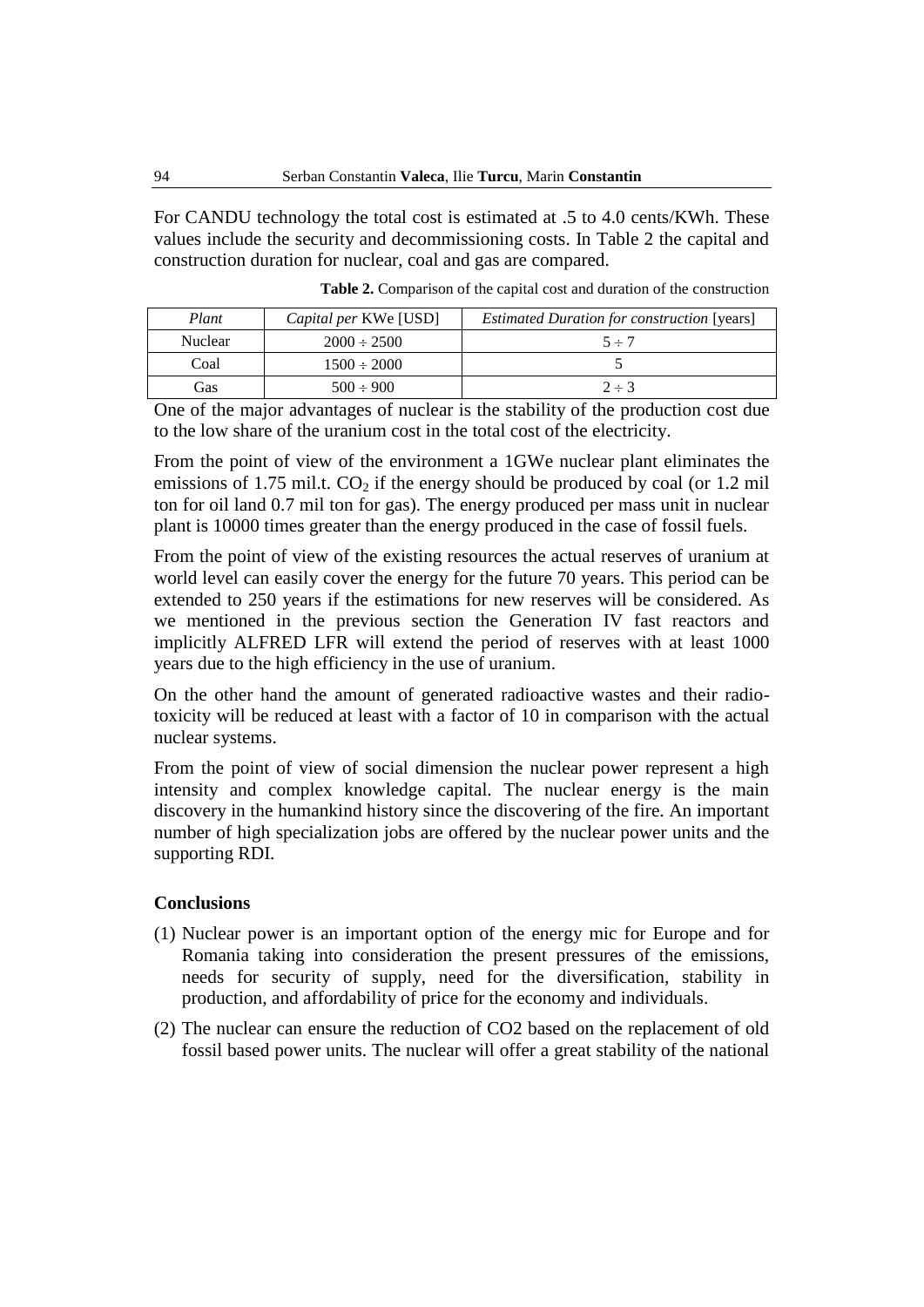power network in the condition of the increasing of the sharing of the renewable.

- (3) Generation IV nuclear systems offer promising alternatives of energy systems. LFR technology is based on a closed fuel cycle with an efficient conversion of fertile uranium, management of actinides (enhanced sustainability). The inert nature of the coolant provides important design simplification (improved economics) and allows a high performance design of the decay heat removal systems based on well-known light water technology and passive features (increased safety).
- (4) Romania had started important efforts in the development of LFR technology. The ALFRED demonstrator is intended to be constructed on nuclear platform Mioveni based on the existing advantages of an existing nuclear site.
- (5) ALFRED is an important opportunity for local, regional, and national development (economy, R&D sector, E&T, stimulate SMEs development) and will contribute to a sustainable development of the nuclear sector in Romania and in Europe.
- (6) The development of ALFRED is coordinated by an international consortium. The funding scheme is based on multisource option with a dominant component of the structural funds. The demonstrator will involve national implementation efforts, RDI European support, nuclear industry involvement, a large debate involving all the stakeholders.